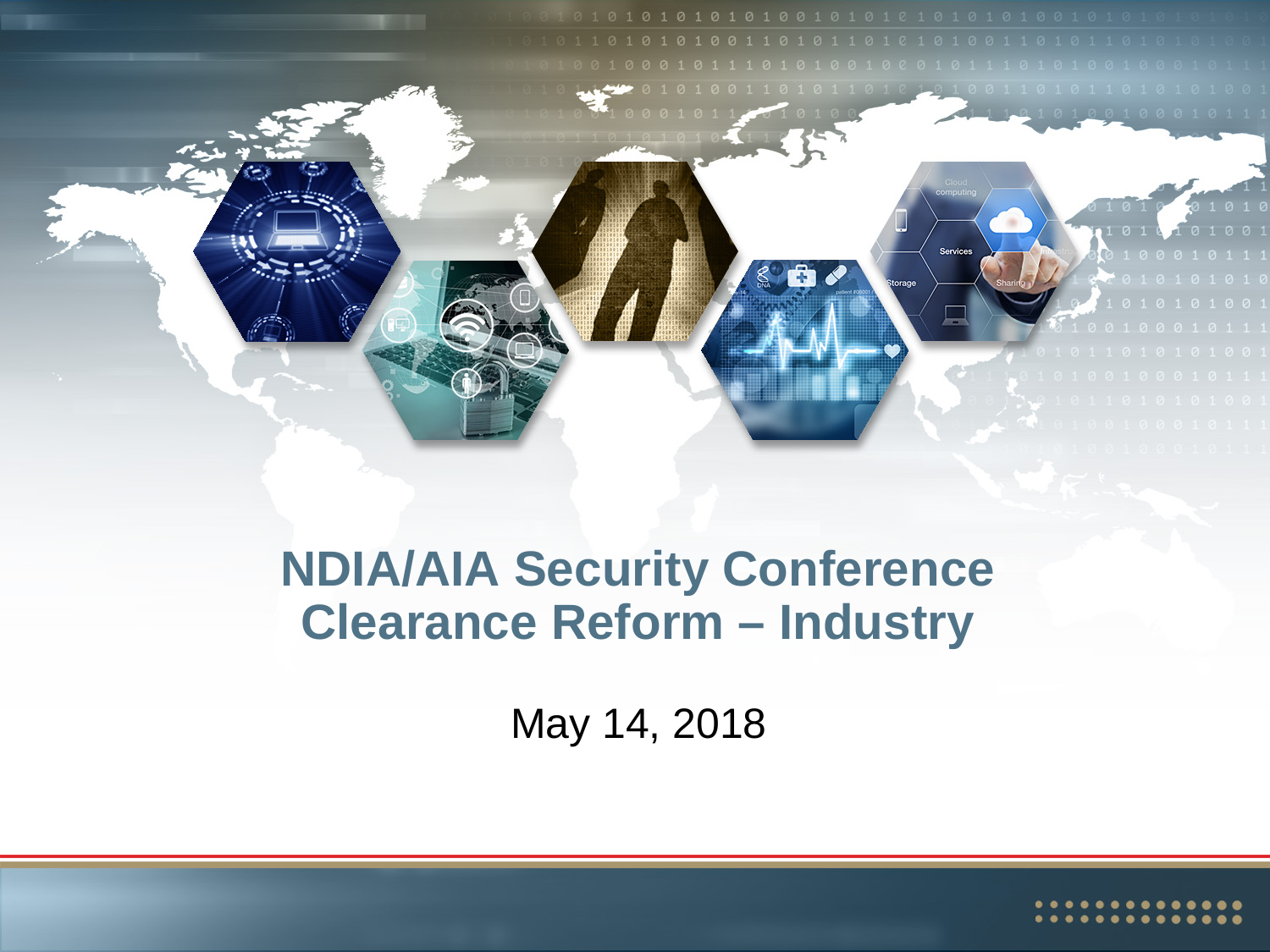### Actions to Date

- **11 CEOs send letter to Senate/House Committees and Agency Executives – June 2017**
- **Meetings with Committee Professional Staffs**
- **NVTC and Industry convene an ad-hoc Industry Group of 6 Industry Associations and16 Companies – CEOs, CSOs, and Government Relations personnel – Oct 2017**
- **PAC Principals & CEOs meeting – Nov 2017**
- **Senator Warner & NVTC Conference Call – Jan 2018**
	- **Mulvaney Letter (Funding)**
- **Industry formulates Security Clearance Reform Campaign Plan – Jan 2018**
	- **PAC Tiger Team**
- **Industry CEOs meet with Bill Evanina (results of workforce study) – Jan 2018**
- **GAO High Risk List**
- **CSIS Roundtable – Feb 2018 – Follow-up – April 2018**
- **Industry testimony at SSCI open hearing – Mar 2018**
- **President's Management Agenda – Mar 2018**
- **"Trusted Workforce 2.0 Meeting" – March 2018**
	- **Tiger Team**
- **PDDNI Gordon & CEOs meeting – April 2018**
- **OSD/CEOs Meeting – April 2018**
- **ODNI briefing to consolidated Oversight Committee's Professional Staff – May 2018**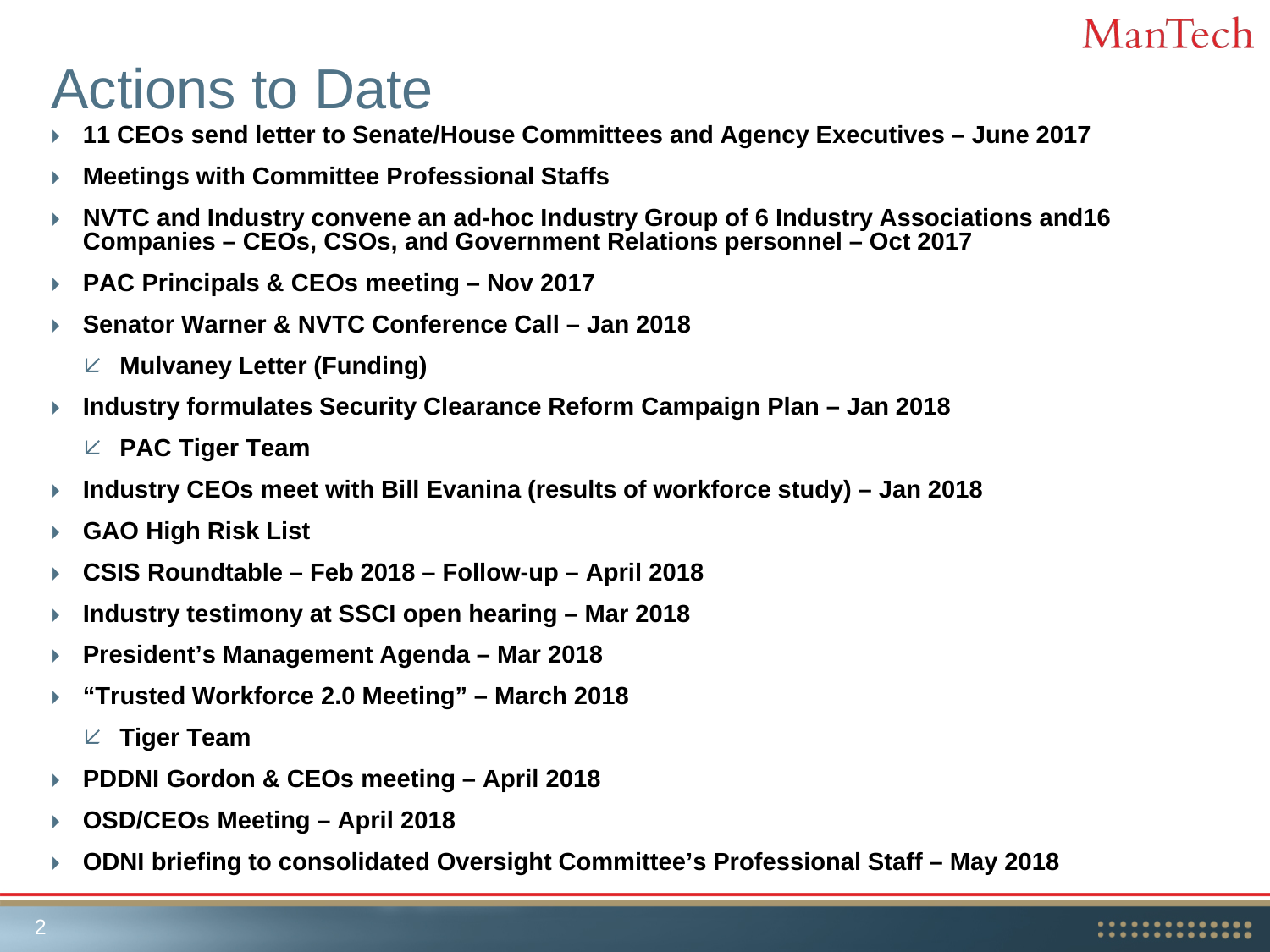### CEO Letter

- The backlog and increasing time delays
	- National Security Issue
	- Mission impacts and economic costs
- **Lack of true reciprocity**
- Lack of uniform standards to determine trust
- ▶ Recommendations
	- CE replaces scheduled PRs
	- Funding/IT Modernization/Process Reengineering
	- Reciprocity
	- Single Govt. Standard for determining Trust
	- Harmonize Clearance and Insider Threat efforts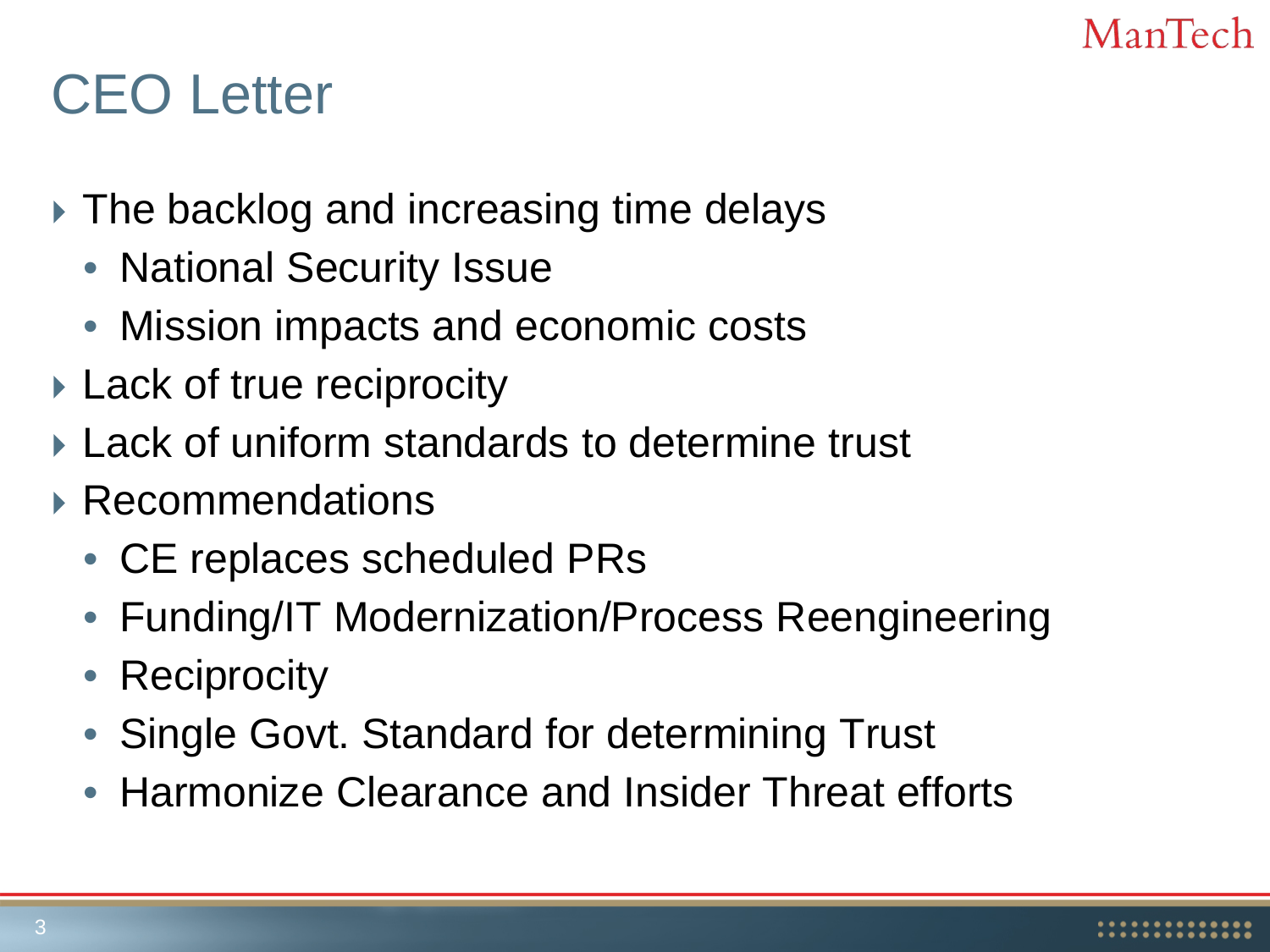#### Industry Clearance Reform Campaign **INTERMEDIATE OBJECTIVES TO ACHIEVING GOALS**

- **Congressional advocacy and oversight**
- IRTPA **timeline performance goals** to drive reduction of backlog
- **Adequate funding** for investigative and adjudicative capacity, visibly displayed and designated as a special Congressional interest item.
- **Reciprocity and mobility** with change in policy, procedures, legislation, and better execution –
- **Continuous Evaluation (CE)** and replace scheduled Periodic Reinvestigations with risk-based reinvestigation
- ▶ Speed adoption of **automation and modern IT** in investigations
- **Information sharing** between Government and Industry
- Dramatically raise the **public profile** of the issue, putting sustained pressure on both Congress and Executive Branch to fix the security clearance problem.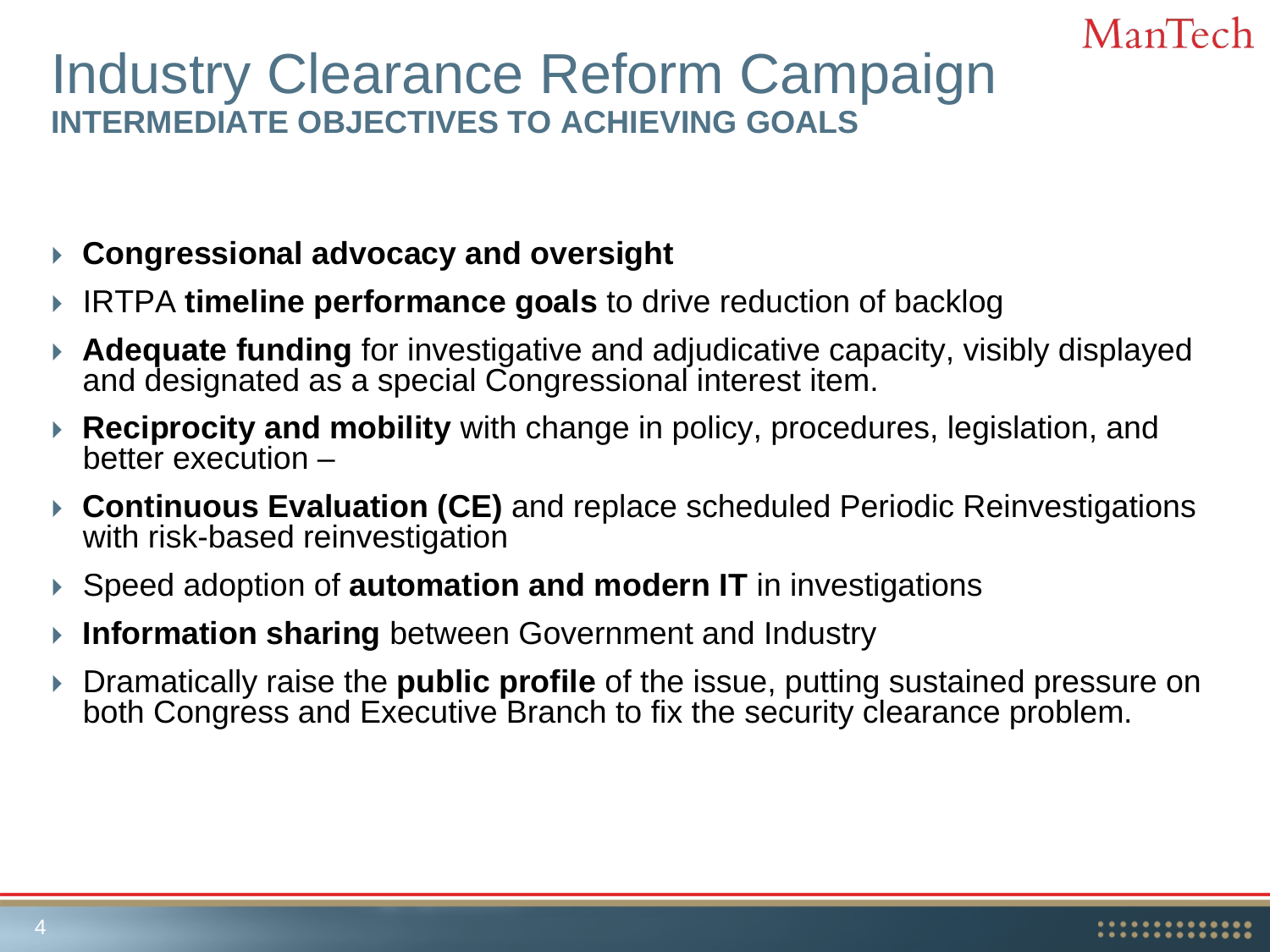### **President's Management Agenda**

- Security Clearance, Suitability/Fitness and Credentialing Reform one of 14 agenda items
- Goal -- "*A Federal workforce entrusted to protect Government information and property and to promote a safe and secure work environment, sustained by an enhanced risk management approach"*
- ▶ Goal Leaders -- 4 PAC Principals
	- $\mathbb Z$  Four "Sub goals":
		- $\leftarrow$  Trusted workforce
		- ← Modern policies and processes
		- ← Secure and Modern IT
		- Continuous Performance Improvement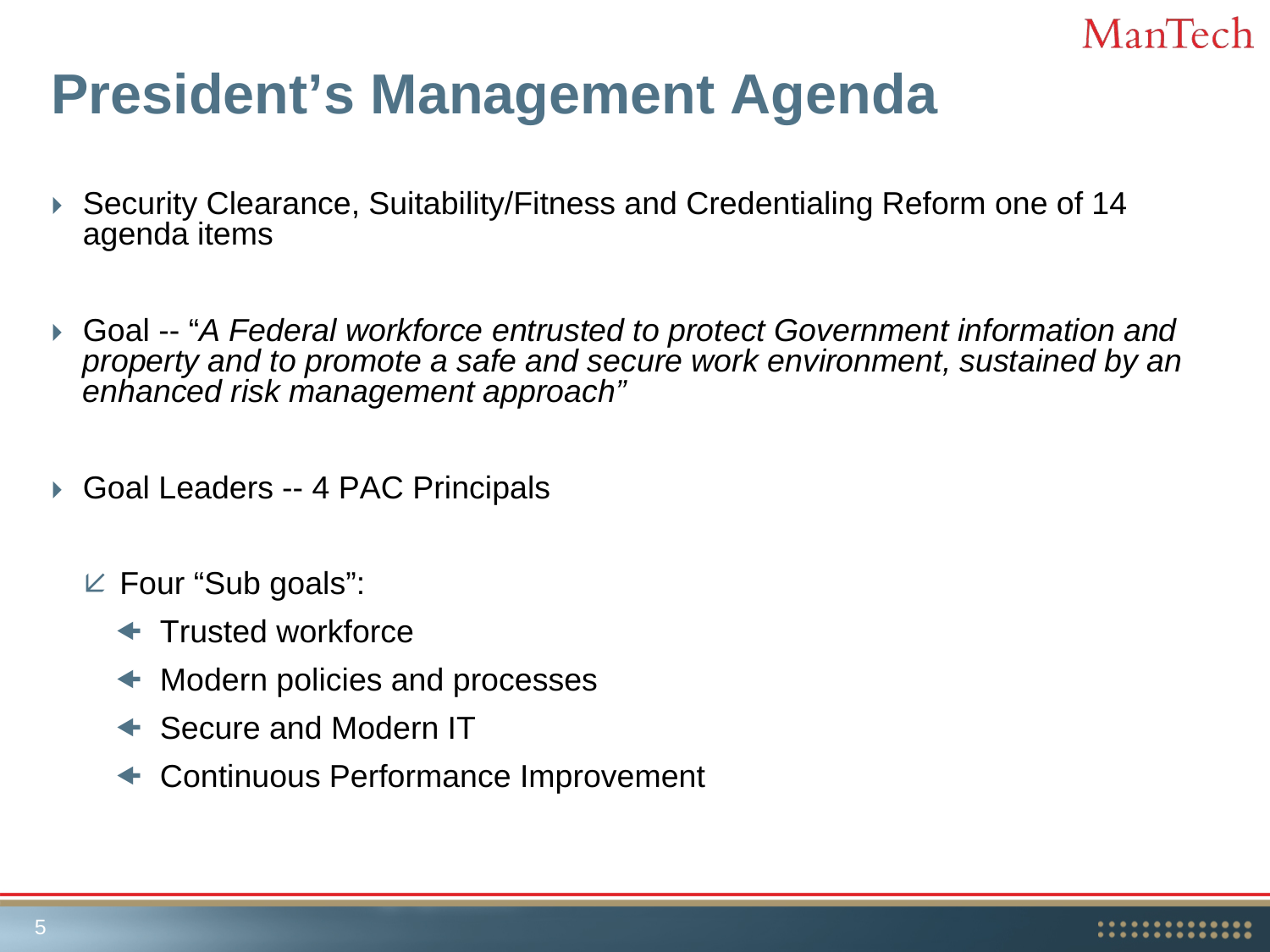### CEOs - PDDNI Meeting

- Work toward significant backlog reduction over the next 12 months
- Work toward significant reduction in initial clearance and onboarding times, to include the contractor community
- ▶ Commitment to including time in performance tracking
- ▶ Agreement to get legal teams working on uniform standards/application of current regulations, where feasible.
- Agreement to review accessibility to flagged information for industry, where feasible (Information Sharing)
- Focus on bringing new talent into the workforce and utilizing AI to improve the clearance process.
- ▶ Review FIS changes that have increased field work
- Direct reciprocity from DNI level where feasible (SEAD 7)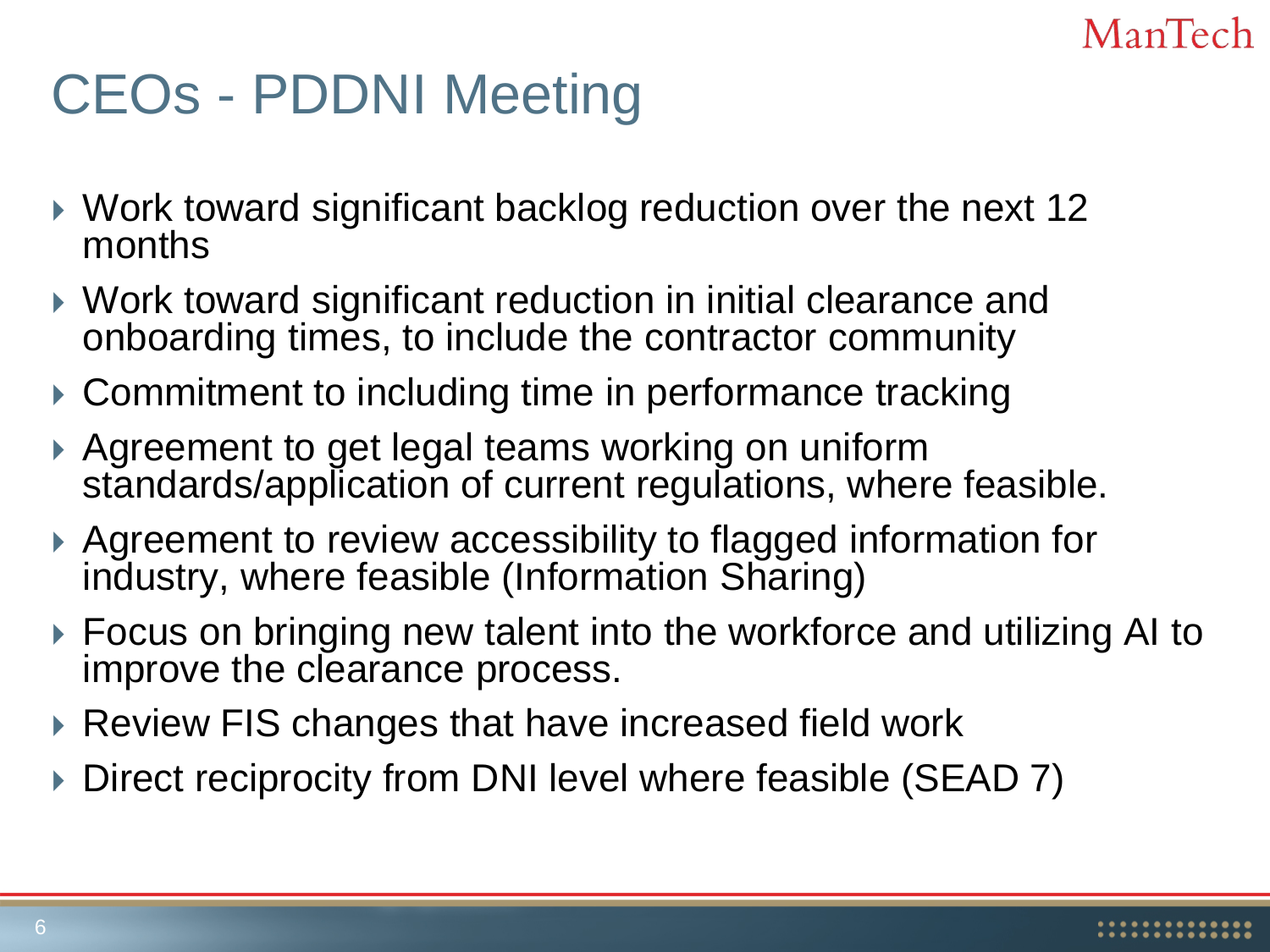#### Bottom Line – Speed and Efficiency of:

# *Time to Onboard Time to Transfer Time to Terminate*